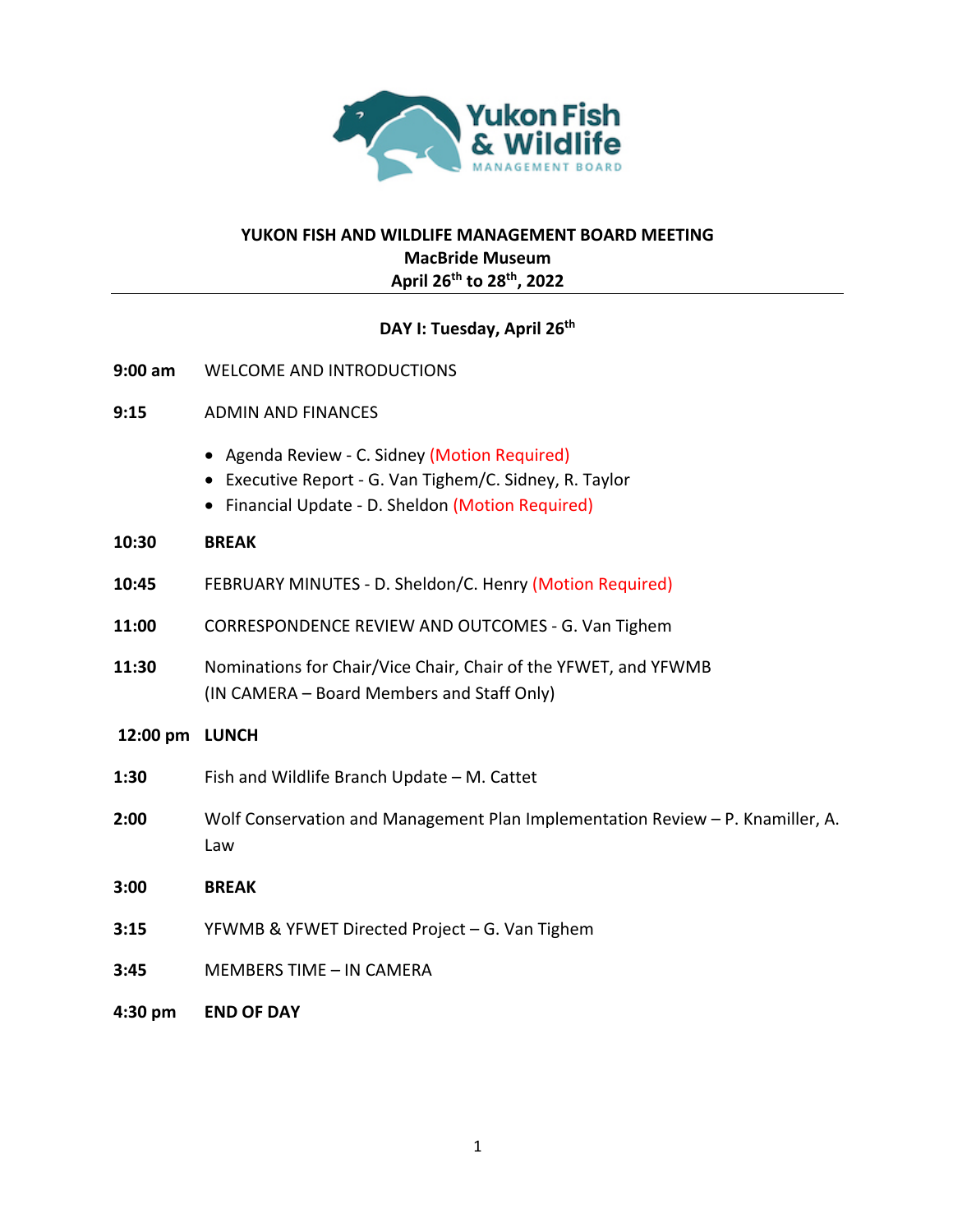

# **YUKON FISH AND WILDLIFE MANAGEMENT BOARD MEETING MacBride Museum April 26th to 28th, 2022**

### **DAY II: RRC CHAIRS MEETING Wednesday April 27th**

- **9:00 am OPENING PRAYER**
- **9:05** Welcome and Introductions (C. Sidney)
- **9:15** RRC Chairs Updates 15 minutes maximum
- **10:00 BREAK**
- **10:15** RRC Chairs Updates continued …

### **12:00 pm LUNCH**

- **1:30** Bringing the Yukon Wildlife Act into Conformity with First Nation Final Agreements – C. Sidney, G. Van Tighem
- **2:00** Yukon's Public Lands Act Michael Draper

#### **3:00 BREAK**

- **3:15** Harvest Allocation Policy/Outfitter Quota Process Initiative M. Cattet
- **4:00 YFWMB Website Release –** Steve Hossack
- **4:30 END OF DAY**